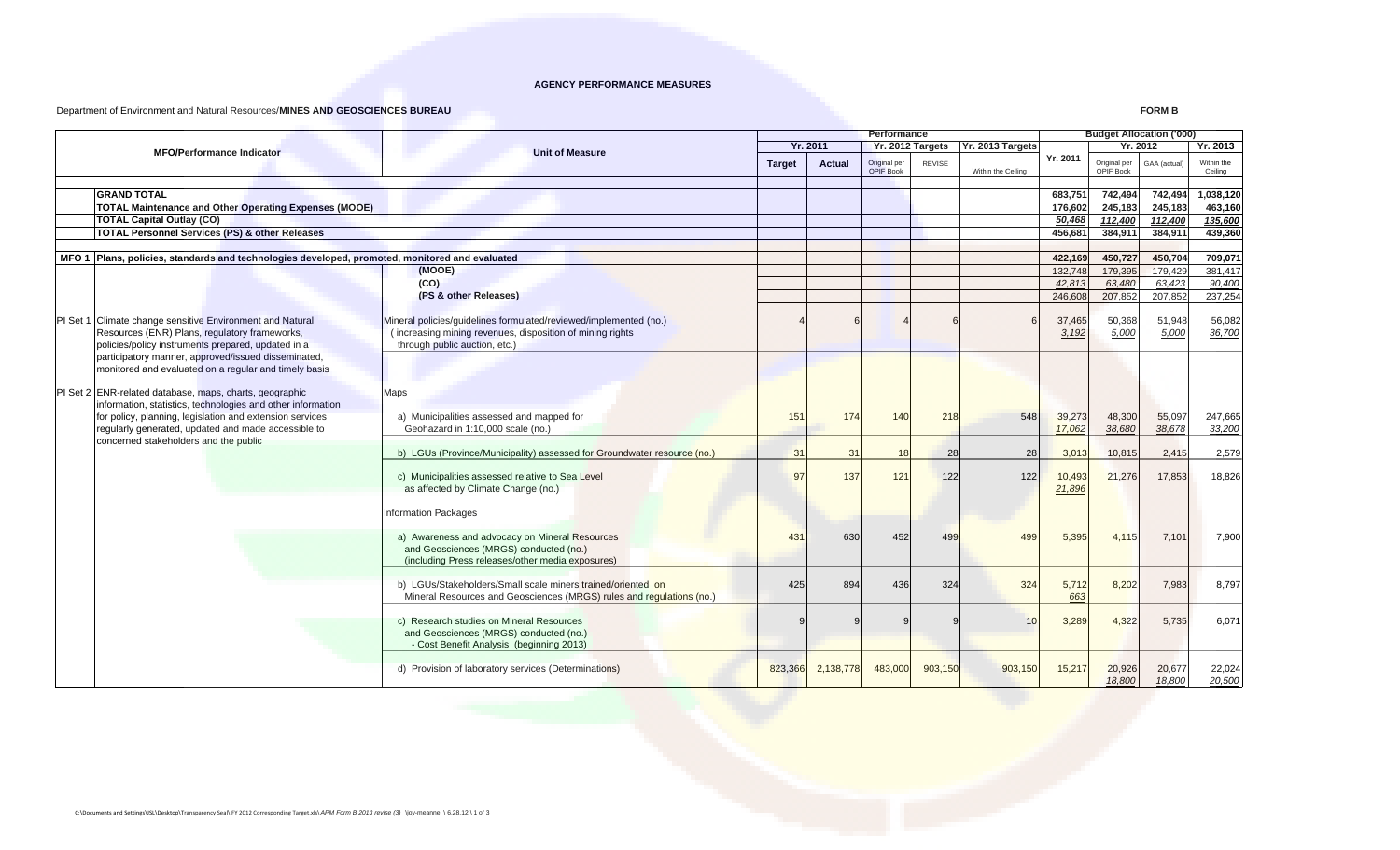## **AGENCY PERFORMANCE MEASURES**

## Department of Environment and Natural Resources/**MINES AND GEOSCIENCES BUREAU**

**FORM B**

| <b>MFO/Performance Indicator</b>                              |                                                                                                                                                                  | Performance   |                 |                                     |               |                    | <b>Budget Allocation ('000)</b> |                           |                  |                       |
|---------------------------------------------------------------|------------------------------------------------------------------------------------------------------------------------------------------------------------------|---------------|-----------------|-------------------------------------|---------------|--------------------|---------------------------------|---------------------------|------------------|-----------------------|
|                                                               |                                                                                                                                                                  |               | <b>Yr. 2011</b> | Yr. 2012 Targets   Yr. 2013 Targets |               |                    |                                 | Yr. 2012                  |                  | Yr. 2013              |
|                                                               | <b>Unit of Measure</b>                                                                                                                                           | <b>Target</b> | <b>Actual</b>   | Original per<br><b>OPIF Book</b>    | <b>REVISE</b> | Within the Ceiling | Yr. 2011                        | Original per<br>OPIF Book | GAA (actual)     | Within the<br>Ceiling |
|                                                               | Databases                                                                                                                                                        |               |                 |                                     |               |                    |                                 |                           |                  |                       |
|                                                               | a) Mineral Information database systems developed/managed (no.)<br>- Revenue Collection Generated<br>- Geohazard/geological                                      |               |                 |                                     |               |                    | 12,891                          | 11,071<br>1000            | 10,620<br>945    | 11,473                |
|                                                               |                                                                                                                                                                  |               |                 |                                     |               |                    |                                 |                           |                  |                       |
|                                                               | MFO 2 Ecosystems and natural resources developed, managed, protected, conserved, enhanced and degraded ones rehabilitated<br>(MOOE)                              |               |                 |                                     |               |                    | 14,631<br>6,976                 | 157,002<br>25,574         | 60,400<br>25,200 | 61,777<br>16,577      |
|                                                               | (CO)                                                                                                                                                             |               |                 |                                     |               |                    | 7,655                           | 35,200                    | 35,200           | 45,200                |
|                                                               | (PS & other Releases)                                                                                                                                            |               |                 |                                     |               |                    |                                 | 96.228                    |                  |                       |
| PI Set 1 Degraded ecosystems forested/rehabilitated/restored/ | Implementation of Rehabilitation plan for Abandoned and Mined Out areas                                                                                          |               |                 |                                     |               |                    |                                 |                           |                  |                       |
| developed by government or through partnerships/              | <b>BAGACAY Mine area</b>                                                                                                                                         |               |                 |                                     |               |                    |                                 | 5,864                     |                  |                       |
| coordination with LGUs, industries and stakeholders           |                                                                                                                                                                  |               |                 |                                     |               |                    |                                 | 15,000                    |                  |                       |
|                                                               | a) Research on Phytoremediation conducted (no.)                                                                                                                  |               |                 |                                     |               |                    | 1,182                           |                           | 1,941            |                       |
|                                                               | (establishment and maintenance of experimental blocks to determine<br>suitable species, survey for possible ecotourism site, etc.)                               |               |                 |                                     |               |                    |                                 |                           |                  |                       |
|                                                               |                                                                                                                                                                  |               |                 |                                     |               |                    |                                 |                           |                  |                       |
|                                                               | b) Reforestation of Peripheral site conducted (ha.)                                                                                                              | 50            | 50              |                                     | 70            | 70                 |                                 |                           | 620              | 620                   |
|                                                               | (establishment, care and maintenance of area)                                                                                                                    |               |                 |                                     |               |                    |                                 |                           |                  |                       |
|                                                               | c) Engineering Mitigating Measures implemented (no.)<br>(limestone rock dam enhancement, diversion channel/<br>pipeline construction, slope stabilization, etc.) |               |                 |                                     |               |                    |                                 |                           | 1,514            | 1,857                 |
|                                                               | d) Rehabilitation of Critical Areas/Structures (no.)<br>(Geotechnical studies, preparation/implementation of Engineering<br><b>Mitigating Measures</b> )         |               |                 |                                     |               |                    |                                 |                           | 5,000            | 5,000                 |
|                                                               | e) Revegetation/Reforestation of Bagacay Mine Area conducted (no.)                                                                                               |               |                 |                                     |               |                    |                                 |                           | 10,000           | 10,000                |
|                                                               | 2. OTHER Abandoned/Inactive/Closed Mines                                                                                                                         |               |                 |                                     |               |                    |                                 |                           |                  |                       |
|                                                               | a) Reconnaissance survey of abandoned/inactive closed mine sites (no.)                                                                                           |               |                 |                                     |               |                    |                                 |                           | 58               | 622                   |
|                                                               | b) Risk assessment of abandoned/inactive mining areas/sites conducted (no.)<br>(Mine Environmental management plan prepared)                                     |               |                 |                                     |               |                    | 523                             | 781                       | 3,015            | 3,000                 |
|                                                               | c) Implementation of Mine Environmental Management Plan (no.)                                                                                                    |               |                 |                                     |               |                    |                                 |                           | 2,507            | 2,285<br>10,000       |
|                                                               | 3. Marcopper Environmental Management Plan (no.)<br>(Mine Environmental Management plan prepared/implemented)                                                    |               |                 |                                     |               |                    |                                 | 4,129                     | 745              | 2,343                 |